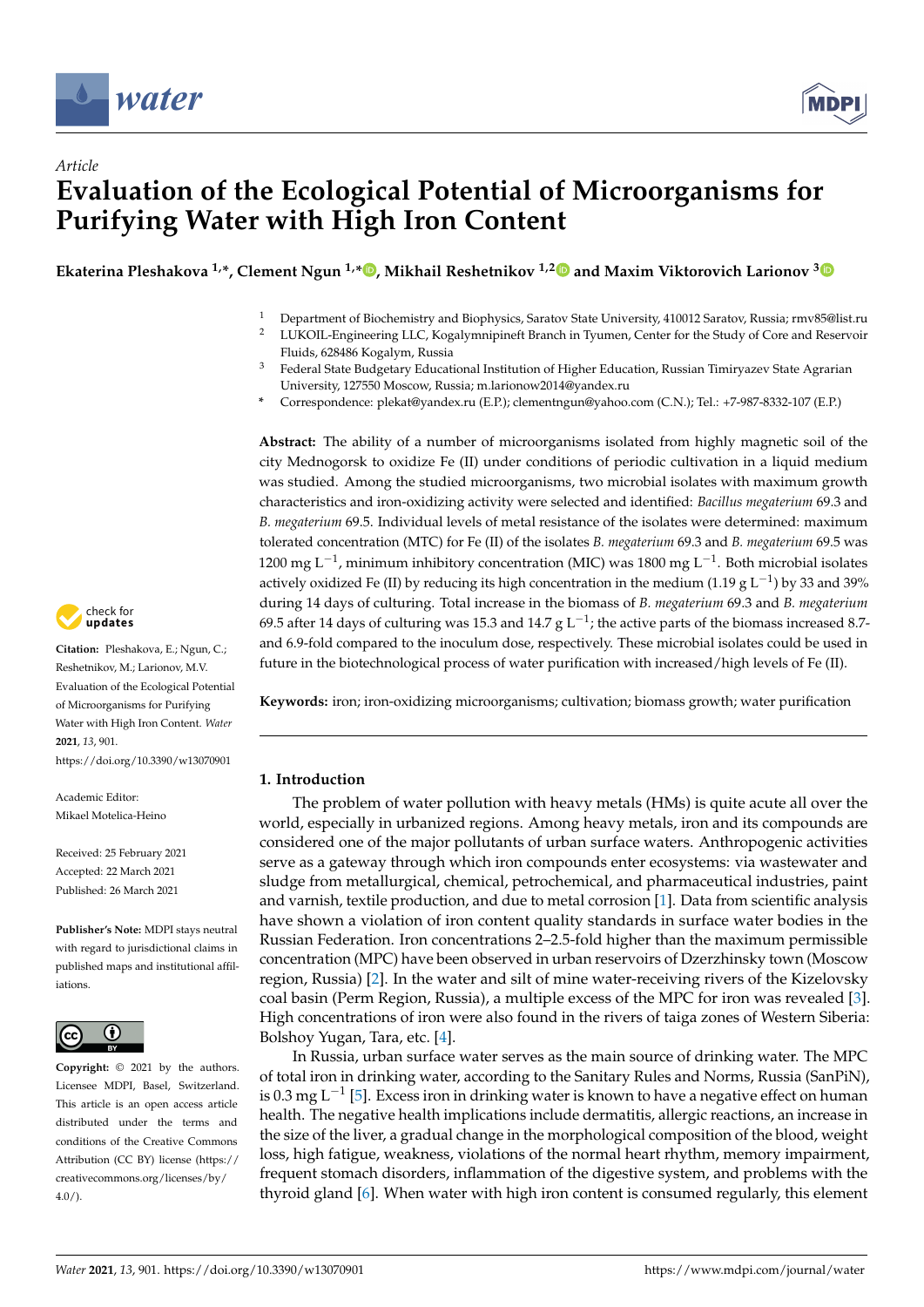accumulates in the kidney, liver, heart, lungs, intestines, and pancreas. In adulthood (at about 50 years), increased iron content in drinking water can lead to pathologies of the central nervous system, development of diabetes, and arthrosis. An extreme manifestation of the negative effect of excess iron intake is hemochromatosis, a lesion of the hematopoietic system, liver, and spleen.

In order to make drinking water safe for humans, iron compounds and other HMs are usually removed by various chemical and physico-chemical methods, such as aeration, using strong oxidizing agents, coagulants, and sorbents [\[7,](#page-9-2)[8\]](#page-9-3). The disadvantages of these methods include the incomplete removal of HMs, high energy costs, high operational costs, operational difficulties, the formation of toxic sludge, and low efficiency at low concentrations of HMs [\[9,](#page-9-4)[10\]](#page-9-5). Sand filters are often used in water treatment plants, but they are not capable of absorbing the soluble forms of iron which dominate urban surface waters. Therefore, removing iron compounds from urban surface waters is quite a complex task that requires a comprehensive solution.

Biological methods of HM removal, such as biosorption and/or bioaccumulation, can be a good alternative to physico-chemical methods [\[11](#page-9-6)[,12\]](#page-9-7). One of the modern trends in the water treatment industry is the use of biotechnological methods for the treatment of drinking and wastewater using microorganisms [\[13,](#page-9-8)[14\]](#page-9-9).

Microorganisms can directly and indirectly oxidize or reduce iron [\[15–](#page-9-10)[17\]](#page-9-11). Direct oxidation involves the enzymatic conversion of iron into an oxidized form to produce energy. Indirect oxidation involves localized changes in pH and Eh conditions as a result of metabolism, which then promote mineral deposition or solubilization followed by metal mobilization. In addition, microorganisms can accumulate iron by passive physicochemical sorption of Fe (III) and Fe (II) ions on the surface of negatively charged microbial cells and extracellular polymer substances [\[18](#page-9-12)[,19\]](#page-9-13), which can accelerate the residual deposition of iron.

Microorganisms which possess the ability to oxidize and concentrate iron on their cell surface under aerobic conditions in a neutral environment have a wide distribution area [\[20\]](#page-9-14). They are divided into freshwater and marine species. The most common type of ironoxidizing bacteria in closed water bodies is the genus *Siderocapsa* and *Arthrobacter*. These microorganisms in urban surface water play a major role in the accumulation of residual iron from complex compounds of iron humates. Microorganisms of the genus *Gallionella*, which precipitate iron oxides, are most often seen in the form of deposits in soil [\[21\]](#page-9-15). In bacteria of the genus *Leptothrix*, a stalk is formed that performs a protective role against free radicals of oxygen formed during iron oxidation [\[19\]](#page-9-13). The predominant species in lakes is *Metallogenium personatum*. *Leptothrix*, *Siderocapsa*, and *Gallionella* are the morphotypes of iron-oxidizing bacteria that dominate natural associations of sedimentary sand filters of treatment facilities; *Sphaerotilus*, *Metallogenium*, *Hyphomicrobium*, and *Micromonospora* are less common. Currently, the range of bacteria capable of oxidizing iron is expanding due to active research in this area. However, the search for the most promising bacterial strains to be used in the biotechnology of water purification from high iron content remains relevant today.

In connection with the above, the aim of this study was to analyze the ability of microorganisms isolated from highly magnetic soils of the city of Mednogorsk, to oxidize Fe (II) during periodic cultivation in a liquid medium. Based on the conducted screening studies, microbial isolates with maximum growth characteristics and iron-oxidizing activity were selected and identified.

#### **2. Materials and Methods**

#### *2.1. Site Description and Isolation of Microorganisms*

Neutrophilic iron-oxidizing microorganisms isolated [\[22\]](#page-9-16) from soil microbiocenoses of the city of Mednogorsk (Orenburg region, Russia) (N  $51^{\circ}24'46''$ , E  $57^{\circ}35'41''$ ) were the objects of research in this study. Soils of the city of Mednogorsk (urbanozems) are constantly being polluted by industrial emissions from the copper-sulfuric plant. The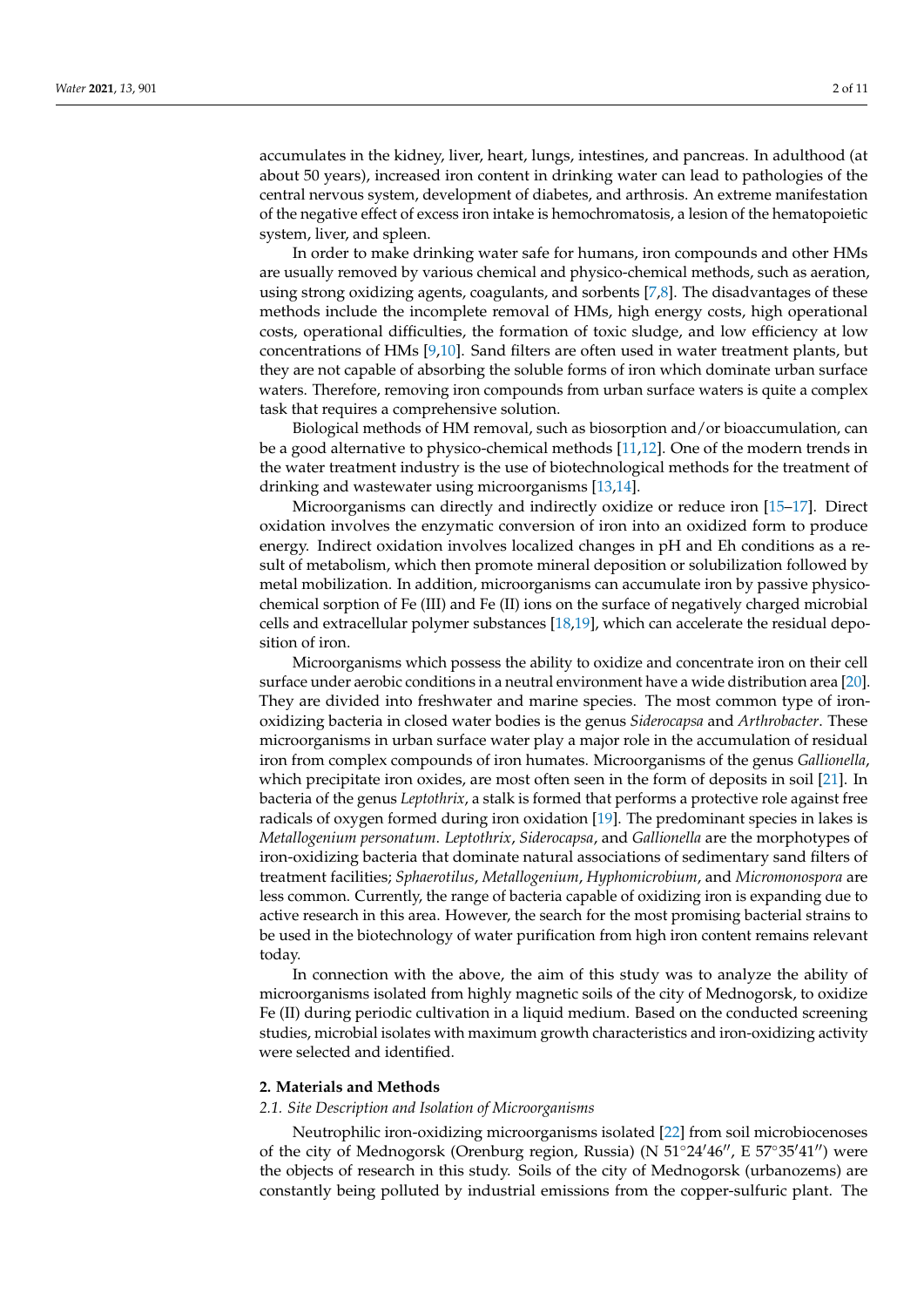pollutants include copper, iron, manganese, and sulfur compounds. The soil samples were obtained at a depth of 5 to 10 cm. The soil samples from which iron-oxidizing microorganisms were isolated were characterized by a maximum degree of technogenic load and an extremely high level of magnetic susceptibility, which indicated an increased content of magnetic minerals in the soil, primarily minerals of iron [\[23\]](#page-9-17). Neutrophilic iron-oxidizing microorganisms were isolated on selective agar media with composition, g L<sup>-1</sup>: peptone, 1.0; sucrose, 2.0; citric acid, 10.0; FeSO<sub>4</sub>·7H<sub>2</sub>O, 5.9; (NH<sub>4</sub>)<sub>2</sub>SO<sub>4</sub>, 0.5; NaNO<sub>3</sub>, 0.5;  $K_2HPO_4$ , 0.5;  $MgSO_4 \cdot 7H_2O$ , 0.5 and at pH 7.0 [\[24\]](#page-9-18), using the dilution plate technique method. The microbial isolates were stored at 4 ◦C in stock cultures of 6% agarized selective medium with sterile Vaseline oil and regular restocking.

# *2.2. Assessment of Individual Level of Microbial Metal Resistance*

To determine the MTC and MIC of Fe (II), daily cultures of microorganisms were cultured in a liquid selective medium with Fe (II) at a concentration of 0–1800 mg  $\mathrm{L}^{-1}$  in replicates [\[25,](#page-9-19)[26\]](#page-9-20). Test tubes inoculated with the studied microorganisms were incubated in a thermostat at 28 °C. After 2 days, microbial growth was visually evaluated. The concentration of metal in the medium of the last test tube where microbial growth was visible was considered to be the MTC, while MIC was considered to be the metal concentration in the first test tube, where there was complete microbial growth inhibition.

# *2.3. Determination of Iron-Oxidizing Activity and Growth Indicators of Microorganisms*

To evaluate for iron-oxidizing activity, the microbial isolates were cultured in 50 mL of liquid selective medium in 250 mL Erlenmeyer flasks under aeration conditions in a PSU-10i table shaker-incubator (BioSan) at 160 rpm and at a temperature of 22–24 ◦C for 14 days. The initial concentration of Fe (II) in the medium was 1.19 g L<sup>-1</sup>. One-day-old cultures of the isolates washed off from the selective agar medium with sterile saline solution were used as the seed culture. The optical density of the initial seed dose was 1.0 units at  $\lambda$  = 540 nm. A blank liquid selective medium without microorganisms was used as the abiotic control. Each isolate was studied in three replicates.

Microbial growth parameters were determined after 7 and 14 days of cultivation using two methods [\[27\]](#page-9-21): (i) weight-estimation of the biomass growth by raw weight (g  $L^{-1}$ ); and (ii) analyzing the absolute biomass growth by measuring the optical density of the liquid culture on a LEKI SS2107UV spectrophotometer (MEDIORA OY, Helsinki, Finland) at  $\lambda$  = 540 nm. For cultures with high densities, samples were diluted appropriately. Absolute increase in biomass was expressed in units of the optical density of the microbial cell suspension. The specific growth rates of the bacterial cultures  $(\mu)$  were calculated from data obtained from the biomass concentration according to the formula:

$$
\mu = \frac{\ln X_0 - \ln X_1}{T_1 - T_0},\tag{1}
$$

where  $X_0$  and  $X_1$  are the biomass values corresponding to the growth times  $T_0$  and  $T_1$ .

Mass concentration of total iron in the culture medium was determined according to the method based on the qualitative reaction of iron with sulfosalicylic acid in an alkaline medium [\[28\]](#page-9-22). Mass concentration of iron was recorded as a change in optical density, which was measured using a LEKI SS2107UV spectrophotometer (MEDIORA OY, Helsinki, Finland) at  $\lambda = 400-430$  nm. After recording the data, the mass concentration of iron was determined using a pre-constructed calibration graph.

#### *2.4. Identification of the Bacterial Isolates*

Two bacterial isolates were identified based on results obtained from studying a complex of cultural, morphological, physiological, and biochemical traits using Bergey's Manual of Determinative Bacteriology [\[29\]](#page-9-23) and the principles of molecular typing by 16S rRNA sequencing. The sequencing analysis was performed at the All-Russia Research Institute of Agricultural Biotechnology (Moscow, Russia).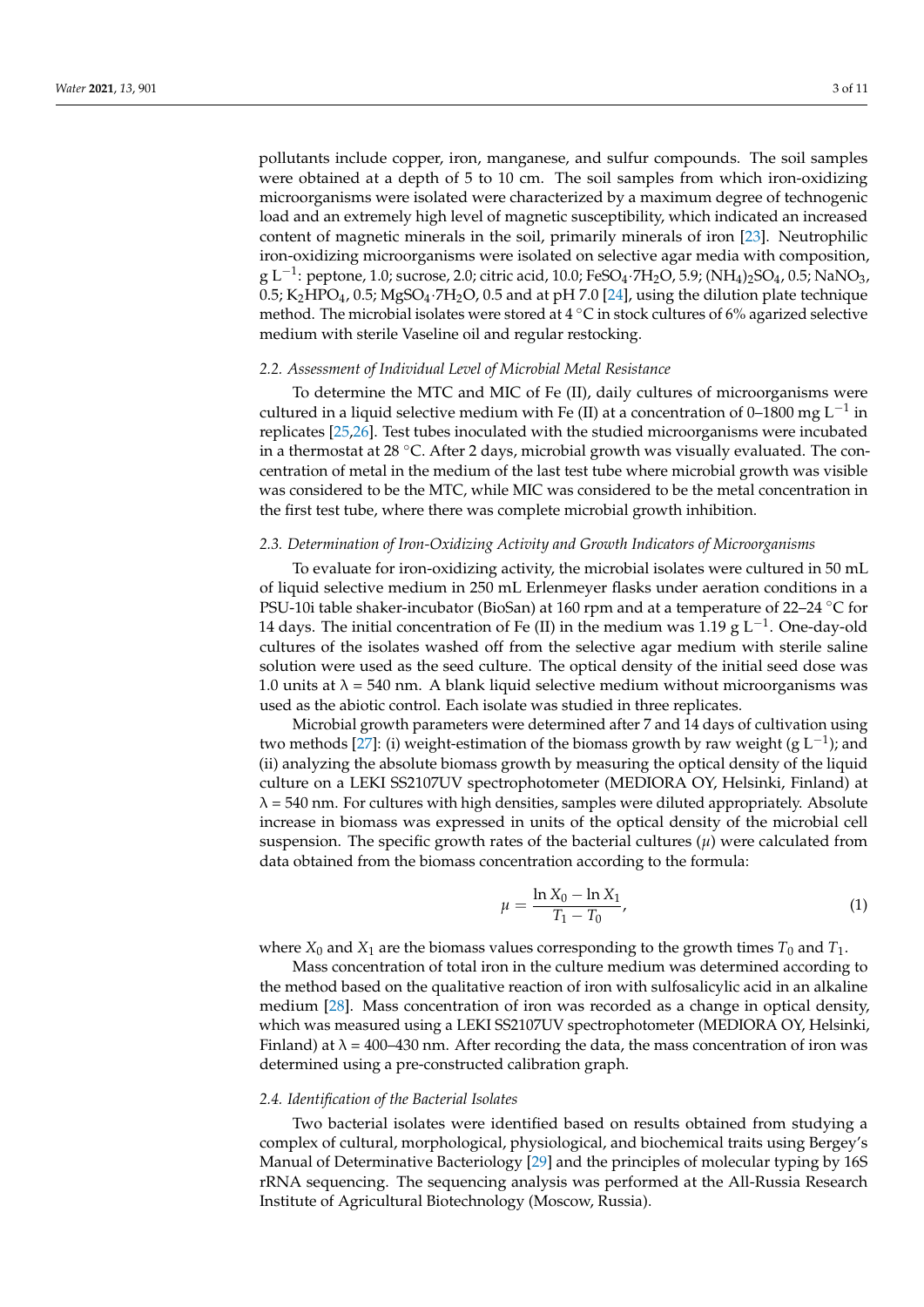#### *2.5. Statistical Analysis*

All experiments were carried out in several replicates. The obtained data were processed using statistical methods, based on the preliminary checking of samples for regularity in their distribution according to the Kolmogorov–Smirnov criterion and their volume. Comparing mean values was performed using Fisher's exact test and the indicator of the least significant difference ( $p \leq 0.05$ ) in the univariate analysis of variants (ANOVA). For data processing and analysis, we used STATISTICA 13.0 package (TIBCO Software Inc. 2017, Statsoft Russia, Moscow, Russia).

# **3. Results and Discussion**

In the course of the experiments, microbial isolates obtained from soil with high magnetism due to strong technogenic influence from industrial emissions of the coppersulfuric plant in the city of Mednogorsk were tested for their resistance to the impact of Fe (II) concentrations by visually observing for microbial growth in a liquid selective medium containing FeSO<sub>4</sub>·7H<sub>2</sub>O. For two microbial strains (69.3 and 69.5), the following indicators were calculated: MTC and MIC Fe (II). It was shown that when the concentration of Fe (II) was 3, 30, 300, 900 and 1200 mg  $\mathrm{L}^{-1}$  in the culture medium, microbial strains 69.3 and 69.5 showed good growth. At a concentration of 1800 mg  $L^{-1}$  of Fe (II), these strains showed weak growth. Thus, based on experimental data, it was determined that the MTC Fe (II) for microbial strains 69.3 and 69.5 was 1200 mg L $^{-1}$ ; MIC was 1800 mg L $^{-1}$ .

For the quantitative analysis of iron-oxidizing activity of the microorganisms isolated from highly magnetic soil of the city of Mednogorsk, eight microbial strains were analyzed under conditions of periodic cultivation in a liquid medium with Fe (II). Concentration of Fe (II) in the culture medium was 1.19 g L<sup>-1</sup>, this concentration corresponded to the concentration of Fe (II) in the selective medium used for the isolation of these microbial isolates from the soil. The choice of the Fe (II) concentration was also based on the results of the MTC and MIC analysis on microbial strains 69.3 and 69.5.

Increase in biomass was evaluated by weighing and photometric methods after 7 and 14 days of cultivation (Figure [1\)](#page-4-0). The weighing method was used to determine the total increase in biomass, which depends on the increase in the number of cells and on changes in the size of individual bacterial cells. A photometric method was used to determine changes in the active part of the biomass.

In Figure [1a](#page-4-0), it can be seen that the greatest increase in biomass after seven days of cultivation was demonstrated by microbial isolates with laboratory numbers 69.5 and 32.3. The weight of raw biomass was 5.4 and 3.2 g L<sup>-1</sup>, respectively. The weight of other studied isolates was less intensive. The smallest increase in biomass after seven days was observed in isolates 32.6 and 69.1. It is noteworthy that after seven days of culturing isolate 69.3, the weight of its raw biomass was 1.5-fold less than the average value of the eight studied isolates, and after 14 days, it was 3.2-fold higher than the average value. After 14 days of cultivation, the weight of the raw biomass of isolate 69.3 was the highest, amounting to 15.3 g L<sup>-1</sup>. A similar value was also observed in the microbial strain 69.5–14.7 g L<sup>-1</sup>.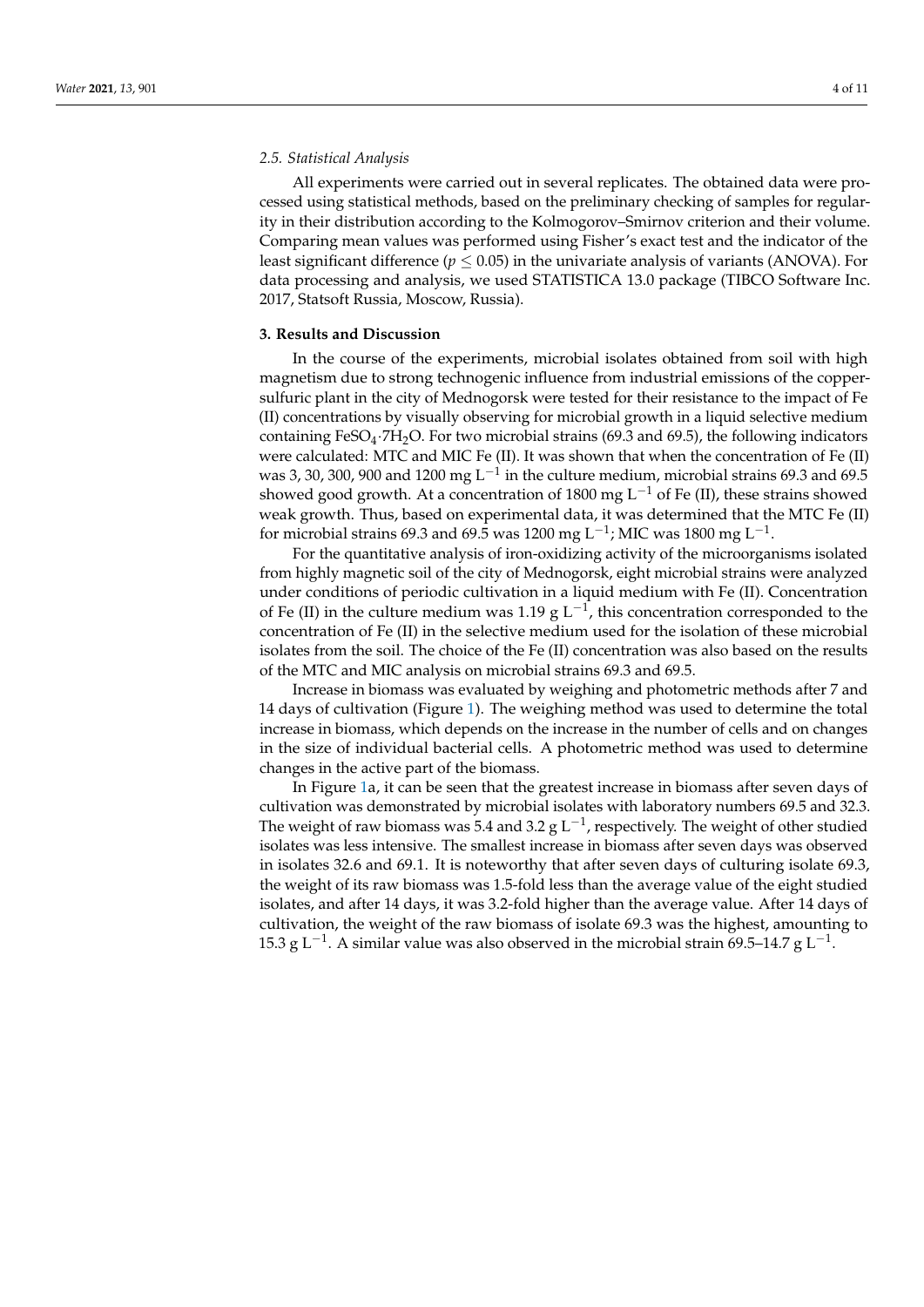<span id="page-4-0"></span>



**Figure 1.** Growth indicators of microbial isolates when cultured in a liquid medium with Fe (II): (**a**) biomass increase by raw weight (mean  $\pm$  S.D.,  $n$  = 15;  $p \leq 0.05$ ); (b) absolute biomass increase (mean  $\pm$  S.D.,  $n$  = 9;  $p \leq 0.05$ ).

after seven days of the experiment was 2.2-fold higher and after 14 days was three-fold higher than the average value of the eight studied isolates. A slight increase in the biomass of microbial isolate 69.1 was observed after 14 days of cultivation, while in the other studied microorganisms, the growth indicators decreased, indicating the end of active growth. It should be noted that, in contrast to isolate 69.3, the biomass weight of isolate 69.5

Figure 1b shows the results obtained from the evaluation of optical densities of the liquid cultures of the eight studied microbial isolates after 7 and 14 days of cultivation. After 7 days, isolates 69.1, 32.6, 70.1, and 70.2 grew most actively, which differed from the results obtained using the weight method for estimating biomass growth. After 14 days of cultivation, a slight increase in the optical density was observed in isolates 69.1 and 32.6, which did not contradict data obtained from the weight method. Active increase in the biomass of isolates 69.3 and 69.5 was observed after 14 days of cultivation, as was shown when assessing the increase in biomass by raw weight method.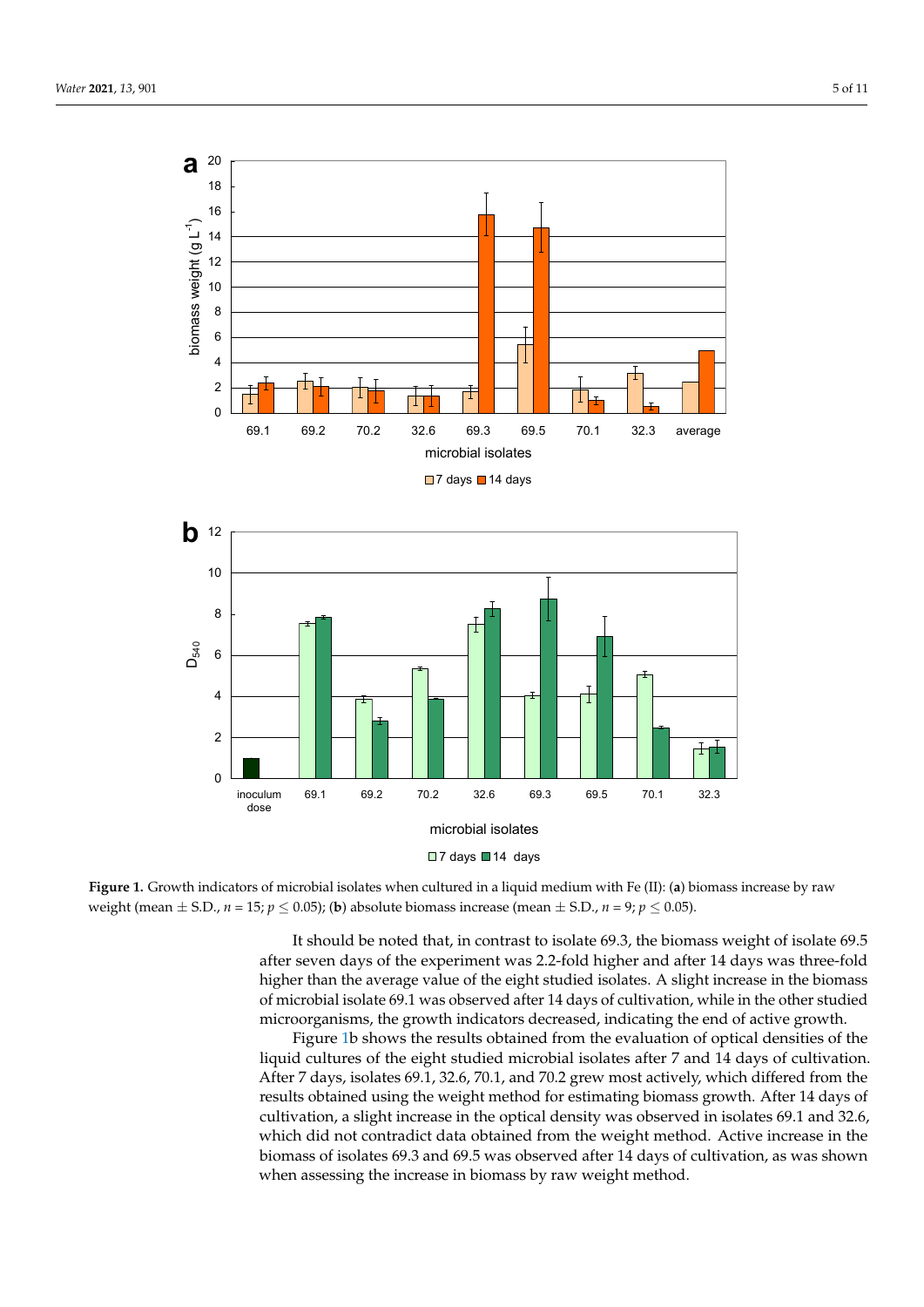After seven days of the experiment, the biomass of isolates 69.3 and 69.5 increased 2.2and 1.7-fold, respectively, while in isolates 69.2, 70.1, 70.2 and 32.3, biomass growth stopped after 14 days of cultivation. Thus, when determining the total increase in biomass by the weight method, which allows for the determination of both the size and the number of microbial cells, the maximum growth rates were found in isolates 69.3 and 69.5. According to results obtained from determining the increase in the active part of the biomass using the photometric method, similar microbial is of the photometric method, similar microbial is of the photometric method. the photometric method, similar microbial isolates were identified: 69.3 and 69.5, and, in addition to them, isolates 69.1 and 32.6.  $R_{\text{E}}$  and  $R_{\text{E}}$  from the evaluation of total Fe ( $\overline{R}$ ) removal by independent micro-oxidizing microorganisms microorganisms microorganisms microorganisms microorganisms microorganisms microorganisms microorgan

Results from the evaluation of total Fe (II) removal by iron-oxidizing microorganisms in a liquid medium is shown in Figure [2.](#page-5-0) Fe (II) removal was calculated as a percentage based on the abiotic control (selective medium without an isolate). As shown by the  $\overline{S}$ experiment, after 7 and 14 days of culturing, there was no loss of Fe (II) in the control medium. According to the results obtained, after 7 days of cultivation, Fe (II) removal in<br>d was 11–15 %. the liquid medium was 8–10% in most of the studied isolates; after 14 days, it was 11–15 %. Such low values were most likely due to the very high concentration of Fe (II) in the culture medium. Considering the fact that the microbial isolates grew well in such an environment indicates their unique ecological properties. Among the studied isolates, microbial isolates 69.3 and 69.5 were noticeably distinguished, based on the Fe (II) removal results in a liquid sulture medium, which is consistent with results obtained when analyzing their growth indicators (by weight and photometric method). Fe (II) removal in the culture medium with isolate 69.3 was 21% and 33% for 7 and 14 days, respectively, while in the culture medium with isolate 69.5 it was 34% and 39%, respectively.  $\frac{1}{2}$  in a liquid medium is shown in Figure 2. Fe (II) removal by non-oxidizing incroorganisms  $\tau$  turn constant ture medium. Considering the fact that the microbial isolates grew well in such an environment

<span id="page-5-0"></span>

**Figure 2.** Fe (II) removal by the studied microorganisms (mean  $\pm$  S.D., *n* = 9; *p*  $\leq$  0.05).

Based on the data obtained during the experiments, we calculated one of the kinetic Based on the data obtained during the experiments, we calculated one of the kinetic characteristics of culture growth, the specific growth rate *µ*. It is known that the growth characteristics of culture growth, the specific growth rate *µ*. It is known that the growth rate of microorganisms is determined by the physiological characteristics of the strain, the physiological characteristics of the strain, the conditions of cultivation, the nature of the substrate being utilized, and its concentration the medium. When selecting promising isolates for practical use, this kinetic characteristic<br>the medium of the medium. This characteristic specific growth rate for isolate 69.5 was 1.5–5.3-fold higher than in other investigated isolates after seven days of cultivation (Table [1\)](#page-6-0). Isolates 69.2 and 32.3 also showed high indices. According to photometric analysis, the maximum specific growth rate after seven days of cultivation was noticed in the following strains: 69.1, 32.6, and 70.2. In general, days of cultivation was noticed in the following strains: 69.1, 32.6, and 70.2. In general, there were no strong variations in the values of the calculated indicators for the studied microbial isolates, with the exception of isolate 32.3.  $m_{\rm F}$  is obtained is exception of  $\frac{1}{2}$ . conditions of cultivation, the nature of the substrate being utilized, and its concentration in is of great importance [\[30\]](#page-9-24). According to results of the weight method, the maximum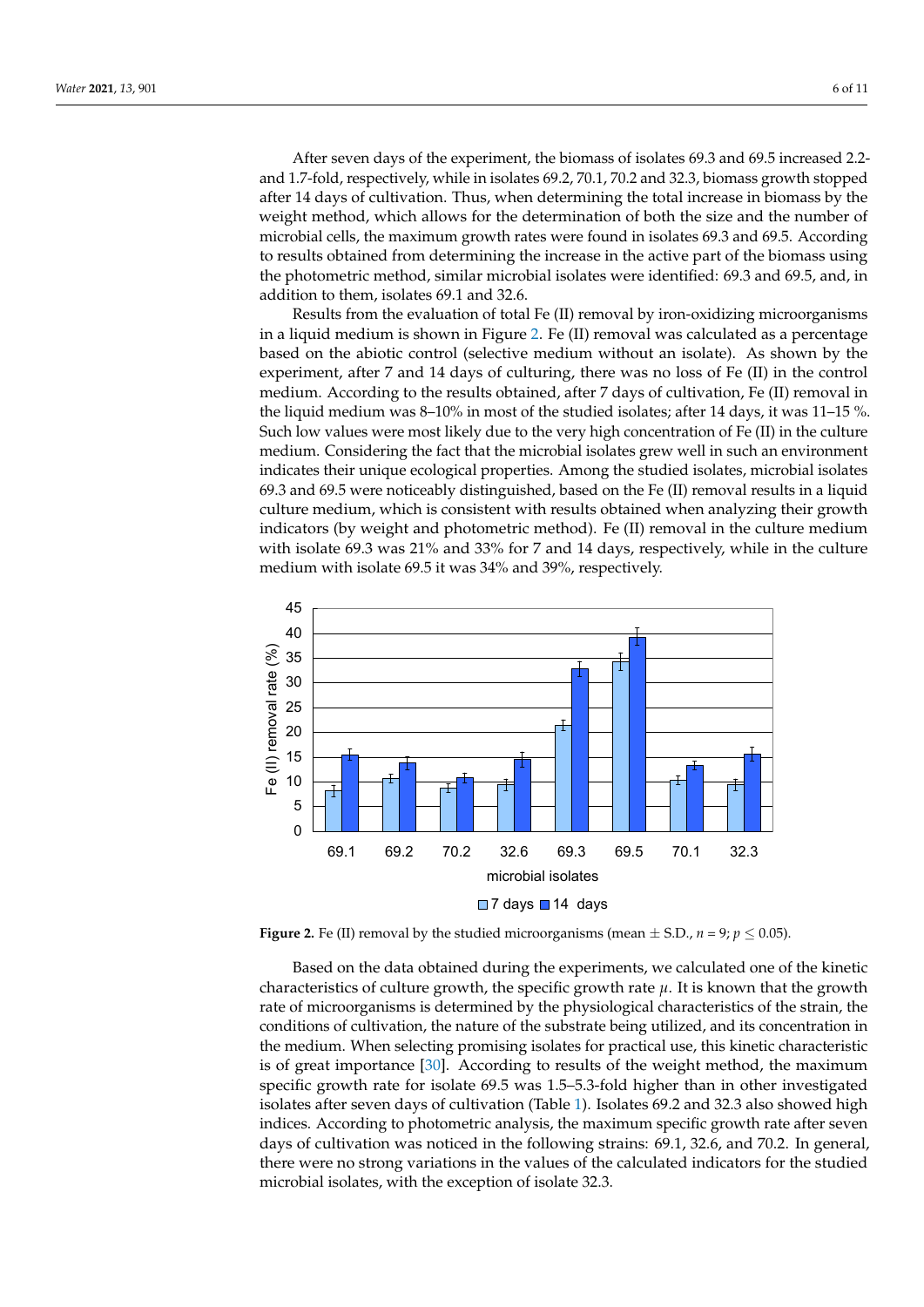|             | Specific Growth Rate, $h^{-1}$ Based on the Method: |           |                           |           |
|-------------|-----------------------------------------------------|-----------|---------------------------|-----------|
| Isolate No. | <b>Weight Method</b>                                |           | <b>Photometric Method</b> |           |
|             | 7 days                                              | 14 days   | 7 days                    | 14 days   |
| 69.1        | 0.0023                                              | $-0.0006$ | 0.0120                    | $-0.0071$ |
| 69.2        | 0.0055                                              | DP        | 0.0080                    | DP        |
| 70.2        | 0.0042                                              | DP        | 0.0100                    | DP        |
| 32.6        | 0.0019                                              | DP        | 0.0120                    | $-0.0017$ |
| 69.3        | 0.0031                                              | 0.0157    | 0.0083                    | 0.0092    |
| 69.5        | 0.0100                                              | 0.0133    | 0.0084                    | 0.0061    |
| 70.1        | 0.0037                                              | DP        | 0.0096                    | DP        |
| 32.3        | 0.0069                                              | DP        | 0.0023                    | DP        |

<span id="page-6-0"></span>**Table 1.** Specific growth rates of the investigated microorganisms.

Note: DP, culture is in the attenuation phase.

Comparing the calculated specific growth rates of the studied microbial isolates, it was observed that after 14 days of cultivation, a number of the studied isolates were in the attenuation phase or their growth rate had decreased significantly, with the exception of isolates 69.3 and 69.5, which were characterized by maximum values of  $\mu$ . According to results from the weight analysis method, after 14 days of culturing, the *µ* value of isolate 69.3 increased almost five-fold compared to the previous measurement obtained after seven days of culturing, and for isolate 69.5 it increased 1.3-fold. The results obtained indicate the possible use of a number of the investigated isolates in the biotechnological process of water purification from excess iron.

For further research, we selected the two microbial isolates with maximum growth characteristics and iron-oxidizing activity: 69.3 and 69.5. In order to identify the selected isolates, their cultural, morphological, physiological, and biochemical characteristics were studied, and the results are presented in Table [2.](#page-7-0) The investigated microorganisms were analyzed for their 16S rRNA nucleotide sequence. Based on a comparative analysis of the studied cultural, morphological, physiological, and biochemical characteristics and in accordance with the criteria for bacterial differentiation proposed in Bergey's Manual of Determinative Bacteriology [\[29\]](#page-9-23), the principles of molecular typing of prokaryotic cells, the selected microbial isolates were identified as *Bacillus megaterium* 69.3 and *B. megaterium* 69.5. The 16S rDNA homology of the two isolates showed that these two organisms may be different strains of *B. megaterium* with some differences in their genome. The 16S rRNA sequences of the isolates *Bacillus megaterium* 69.3 and *B. megaterium* 69.5 were submitted to the NCBI GenBank with the registration numbers MK764545 and MK764687.

Bacilli found in fresh water are mainly of soil origin and represent typical soil organisms, such as *B. megaterium*, *B. cereus*, *B. firmus*, and *B. pumilus* [\[31](#page-9-25)[,32\]](#page-9-26). Other authors [\[33\]](#page-9-27) have reported on the ability of seven strains of *B. megaterium* to use FeSO<sub>4</sub>·7H<sub>2</sub>O for growth. The mechanism of adaptation of *B. megaterium* to high contents of Se in a medium has been revealed: with the help of the enzyme selenium reductase, soluble Se compounds are converted into insoluble ones and neutralized [\[34\]](#page-10-0).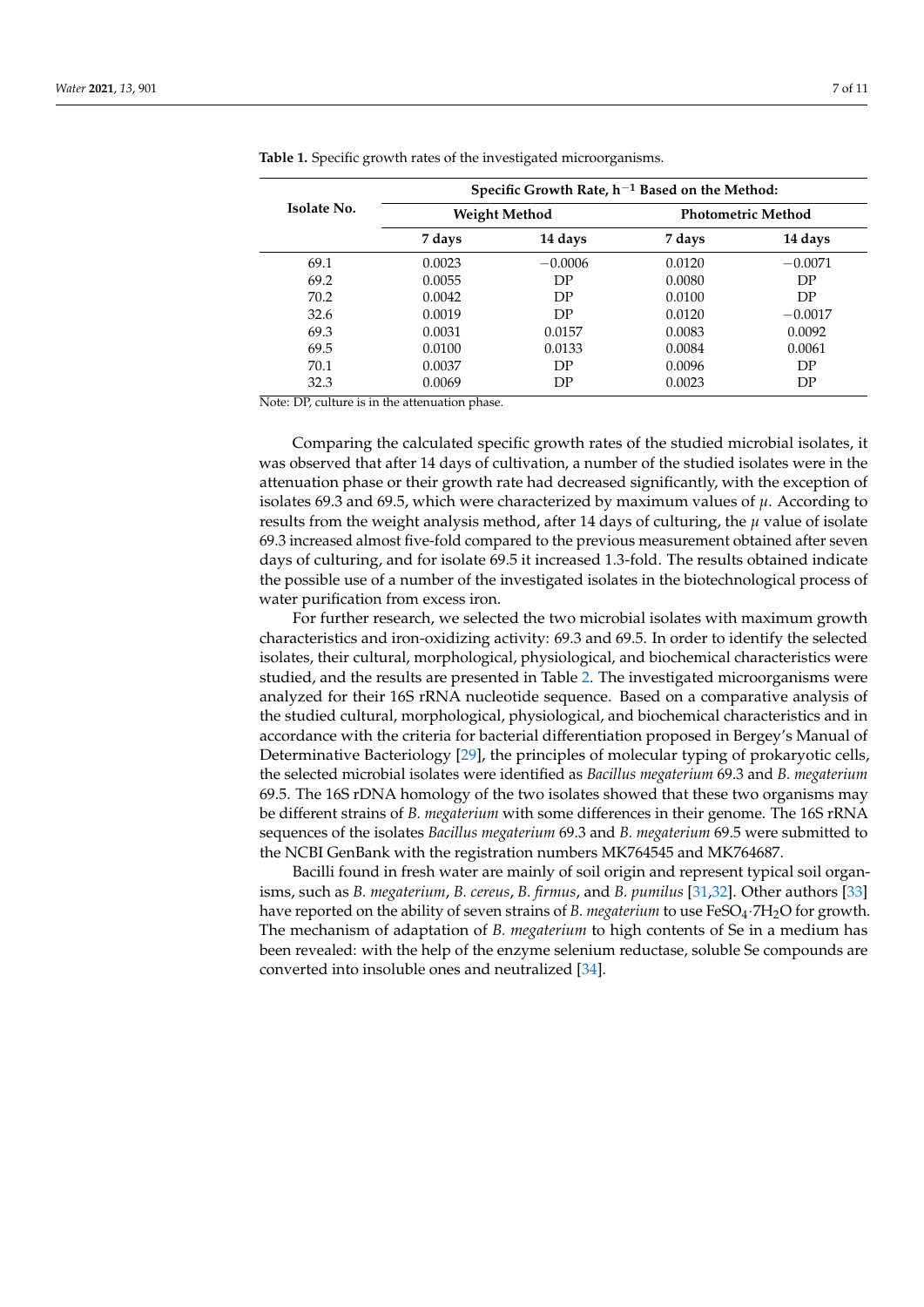| Characteristic                | <b>Bacteria</b>                                                                                                            |                                                                                                                            |  |  |
|-------------------------------|----------------------------------------------------------------------------------------------------------------------------|----------------------------------------------------------------------------------------------------------------------------|--|--|
|                               | 69.3                                                                                                                       | 69.5                                                                                                                       |  |  |
| Motility                      | Motile                                                                                                                     | Motile                                                                                                                     |  |  |
| Characteristics of Colony     | Circular, opaque, cream, with<br>a slightly convex smooth<br>shiny surface and uneven<br>edges, $\varnothing \approx 2$ mm | Circular, opaque, cream, with<br>a slightly convex smooth<br>shiny surface and uneven<br>edges, $\varnothing \approx 1$ mm |  |  |
| Shape of Bacterium            | Rod, arranged singly and in<br>pairs                                                                                       | Rod, arranged singly and in<br>pairs                                                                                       |  |  |
| Gram Stain                    | $^{+}$                                                                                                                     | $^{+}$                                                                                                                     |  |  |
| Spore Characteristics         | Elliptical, central position                                                                                               | Elliptical, central position                                                                                               |  |  |
| Growth at $42^{\circ}$ C      |                                                                                                                            |                                                                                                                            |  |  |
| Growth at $10^{\circ}$ C      | $\pm$                                                                                                                      |                                                                                                                            |  |  |
| Acid-resistant                |                                                                                                                            |                                                                                                                            |  |  |
| Oxidase                       |                                                                                                                            |                                                                                                                            |  |  |
| Catalase                      | $^{+}$                                                                                                                     | $\ddot{}$                                                                                                                  |  |  |
| Lecithinase                   | $^{+}$                                                                                                                     |                                                                                                                            |  |  |
| Lipase                        |                                                                                                                            |                                                                                                                            |  |  |
| Urease                        |                                                                                                                            | $\,{}^+$                                                                                                                   |  |  |
| Arginine Dihydrolase          |                                                                                                                            |                                                                                                                            |  |  |
| Phenylalanine Deaminase       |                                                                                                                            | $^{+}$                                                                                                                     |  |  |
| Lysine Decarboxylase          |                                                                                                                            |                                                                                                                            |  |  |
| Ornithine Decarboxylase       |                                                                                                                            |                                                                                                                            |  |  |
| Nitrate Reductase             | $+$                                                                                                                        |                                                                                                                            |  |  |
| Gelatinase                    | $^{+}$                                                                                                                     | $^{+}$                                                                                                                     |  |  |
| Starch Hydrolysis             | $^{+}$                                                                                                                     | $^{+}$                                                                                                                     |  |  |
| Casein Hydrolysis             | $^{+}$                                                                                                                     | 士                                                                                                                          |  |  |
| <b>Indole Production</b>      |                                                                                                                            |                                                                                                                            |  |  |
| Hydrogen Sulfide Production   |                                                                                                                            | $^{\mathrm{+}}$                                                                                                            |  |  |
| Ammonia Production            |                                                                                                                            |                                                                                                                            |  |  |
| Citrate on Simmons Medium     |                                                                                                                            |                                                                                                                            |  |  |
| Utilization                   |                                                                                                                            |                                                                                                                            |  |  |
| Fermentation and Acid and     |                                                                                                                            |                                                                                                                            |  |  |
| Gas Production from Glucose,  | $^{+}$                                                                                                                     | $^{+}$                                                                                                                     |  |  |
| Lactose, Sucrose, Fructose,   |                                                                                                                            |                                                                                                                            |  |  |
| Maltose, Mannitol             |                                                                                                                            |                                                                                                                            |  |  |
| <b>Fermentation Arabinose</b> | $^{+}$                                                                                                                     | $^+$                                                                                                                       |  |  |
| Acid and Gas Production       |                                                                                                                            | $^+$                                                                                                                       |  |  |
| from Xylose, Arabinose        |                                                                                                                            |                                                                                                                            |  |  |
| Acid and Gas Production       |                                                                                                                            | $\overline{+}$                                                                                                             |  |  |
| from Xylose                   |                                                                                                                            |                                                                                                                            |  |  |
| Vogues-Proskauer Test         |                                                                                                                            |                                                                                                                            |  |  |
| Genus                         | Bacillus                                                                                                                   | <b>Bacillus</b>                                                                                                            |  |  |
| Species                       | megaterium                                                                                                                 | megaterium                                                                                                                 |  |  |

<span id="page-7-0"></span>**Table 2.** Phenotypic characterization of two bacterial isolates (69.3 and 69.5).

The use of various representatives of the genus *Bacillus* in water purification technologies from HM is well known [\[10](#page-9-5)[,35](#page-10-1)[,36\]](#page-10-2): *B. firmus* from Pb, Zn and Cu; *Bacillus* sp. SW2 from As; *B. thuringiensis* "Simi from Pb and Zn.

For bacteria of the genus *Bacillus*, the mechanisms for removing HMs including iron from water are based on the binding of metal ions by polarized groups of the bacterial cell wall or capsule, for example, by carboxyl groups of peptidoglycans [\[11\]](#page-9-6). Intracellular penetration of HM ions and their accumulation into bacterial cells is possible [\[37\]](#page-10-3). In such cases, microorganisms synthesize detoxifying enzymes that transform HMs to less toxic forms [\[19\]](#page-9-13).

While culturing the studied microbial strains *B. megaterium* 69.3 and *B. megaterium* 69.5, the color of the agarized selective medium containing Fe (II) and the liquid selective medium gradually changed from light green to brown due to the oxidation of Fe (II) and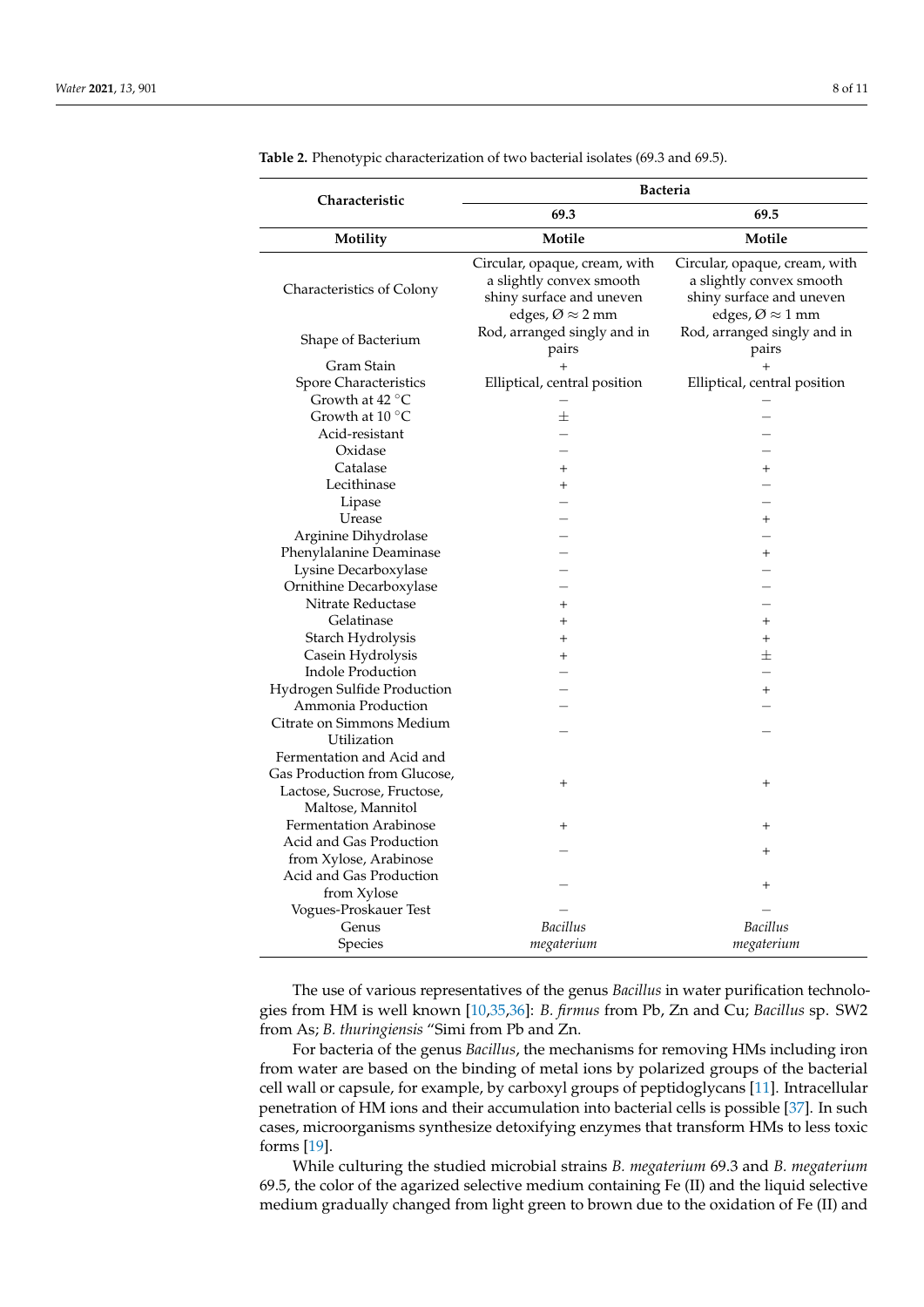the accumulation of Fe (III) oxides in the medium. Brown Fe (III) sediments were deposited in noticeable amounts on the walls of the culture flasks and on the surface of the medium. We believe that the microbial strains *B. megaterium* 69.3 and *B. megaterium* 69.5 oxidized Fe (II) to Fe (III) with the help of specific detoxifying enzymes.

With the exception of *B. cereus*, bacilli are not pathogenic to mammals, and most bacilli do not inhabit insects. Our experiments showed that the studied microbial isolates *B. megaterium* 69.3 and *B. megaterium* 69.5 do not have hemolytic activity, which indirectly indicates their non-pathogenicity. Therefore, these microorganisms can serve as the basis for the biotechnological cleaning of urban surface waters with high iron content. Given that these microorganisms are natural and have a unique property, which is the ability to oxidize iron in extremely high concentrations, it will be advisable to use them for purifying not just drinking water, but also industrial drains and places experiencing local iron pollution.

#### **4. Conclusions**

Urban surface waters, which serve as sources of drinking water, are not environmentally protected from anthropogenic impacts, and often contain excess iron; therefore, they require the use of an effective, economical, and environmentally friendly purification method. In this regard, the use of iron-oxidizing microorganisms to remove iron from drinking water is of great scientific and applied importance.

Screening of microorganisms isolated from the high-magnetic soil of Mednogorsk was carried out based on the ability of the studied isolates to oxidize Fe (II) under conditions of periodic cultivation in a liquid medium. Microbial isolates with maximum growth characteristics and iron-oxidizing activity were selected and identified: *B. megaterium* 69.3 and *B. megaterium* 69.5. Total biomass growth of *B. megaterium* 69.3 and *B. megaterium* 69.5 after 14 days of cultivation was 15.3 and 14.7 g L<sup>-1</sup>; the active part of the biomass increased 8.7- and 6.9-fold compared to the initial inoculum dose; and Fe (II) removal in the culture medium was 33% and 39%, respectively.

Given that these isolates are naturally occurring microorganisms and have a unique property, which is the ability to oxidize iron in extremely high iron concentrations, they can be applied to the technology of cleaning urban surface waters from high iron content.

**Author Contributions:** Conceptualization, E.P.; methodology, C.N. and M.V.L.; investigation, C.N.; validation, M.R.; formal analysis, M.R.; visualization, E.P.; resources, M.R.; supervision, M.V.L.; writing—original draft preparation, E.P.; writing—review and editing, E.P. and M.V.L. All authors have read and agreed to the published version of the manuscript.

**Funding:** This research was financially supported by a grant of the President of the Russian Federation No. MK-3355.2019.5.

**Institutional Review Board Statement:** Not applicable.

**Informed Consent Statement:** Not applicable.

**Data Availability Statement:** All data in the article are publicly available and have no limitations.

**Acknowledgments:** The work was supported by and published with the financial support of the Federal State Budgetary Educational Institution of Higher Education "Russian Timiryazev State Agrarian University".

**Conflicts of Interest:** The authors declare no conflict of interest.

#### **References**

- <span id="page-8-0"></span>1. Su, C.; Jiang, L.; Zhang, W. A review on heavy metal contamination in the soil worldwide: Situation, impact and remediation techniques. *Environ. Skept. Crit.* **2014**, *3*, 24–38.
- <span id="page-8-1"></span>2. Riabova, E.G. Content of heavy metals in urban surface water bodies. *Teor. Prikl. Ekol.* **2019**, *1*, 36–40. [\[CrossRef\]](http://doi.org/10.25750/1995-4301-2019-1-036-040)
- <span id="page-8-2"></span>3. Kovalevskaya, N.P. Biogeochemical potential of microbiological barriers in water quality formation in Kizel coal field rivers. *Fundam. Res.* **2015**, *2*, 4203–4208. (In Russian)
- <span id="page-8-3"></span>4. Savichev, O.G. Background concentration of substances in river waters of the taiga zone of Western Siberia. *Tomsk. State Univ. Bull.* **2010**, *334*, 169–175. (In Russian)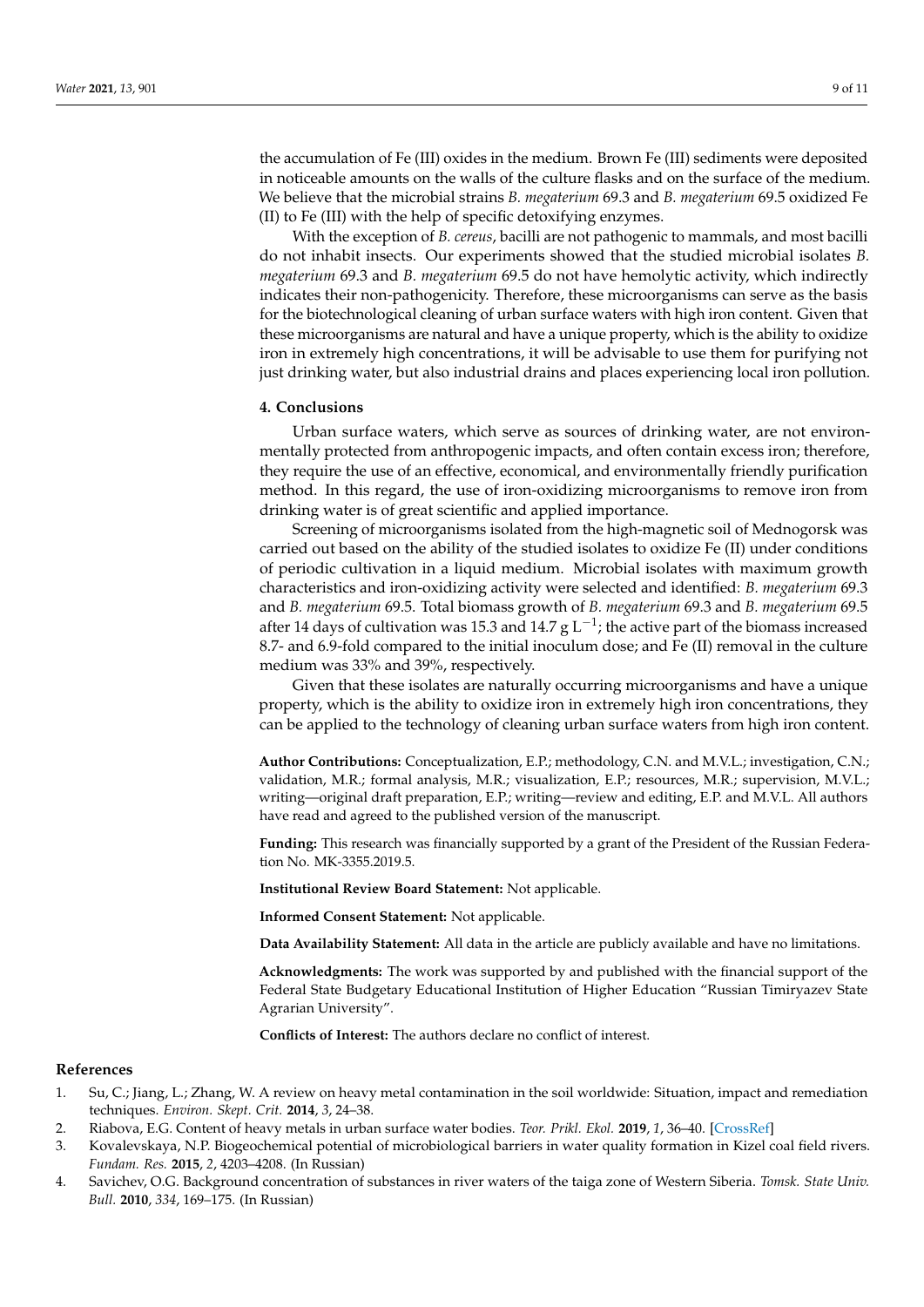- <span id="page-9-0"></span>5. Ministry of Health and Social Development of the Russian Federation. *SanPiN 2.1.4.1074-01. Drinking Water. Hygienic Requirements* for Water Quality of Centralized Drinking Water Supply Systems. Quality Control; Ministry of Health and Social Development of the Russian Federation: Moscow, Russia, 2001. (In Russian)
- <span id="page-9-1"></span>6. Pietrangelo, A. Mechanism of Iron Toxicity. In *Iron Chelation Therapy*; Hershko, C., Ed.; Springer: Boston, MA, USA, 2002; pp. 19–43.
- <span id="page-9-2"></span>7. Islam, M.F.; Islam, M.S.; Ahmed, S.; Miah, M.Y. Removal of chromium from effluent of tannery industries in Bangladesh using rice husks as natural adsorbent. *Soil Environ.* **2020**, *39*, 165–172. [\[CrossRef\]](http://doi.org/10.25252/SE/2020/152168)
- <span id="page-9-3"></span>8. Ou, M.-Y.; Ting, Y.; Ch'Ng, B.-L.; Chen, C.; Cheng, Y.-H.; Chang, T.-C.; Hsi, H.-C. Using Mixed Active Capping to Remediate Multiple Potential Toxic Metal Contaminated Sediment for Reducing Environmental Risk. *Water* **2020**, *12*, 1886. [\[CrossRef\]](http://doi.org/10.3390/w12071886)
- <span id="page-9-4"></span>9. Ahalya, N.; Ramachandran, T.V.; Kanamadi, R.D. Biosorption of Heavy Metals. *Res. J. Chem. Environ.* **2003**, *7*, 71–79.
- <span id="page-9-5"></span>10. Kumar, V.; Singh, S.; Kashyap, N.; Singla, S.; Bhadrecha, P.; Kaur, P.; Datta, S.; Kalia, A.; Singh, J. Bioremediation of heavy metals by employing resistant microbial isolates from agricultural soil irrigated with Industrial waste water. *Orient. J. Chem.* **2015**, *31*, 357–361. [\[CrossRef\]](http://doi.org/10.13005/ojc/310142)
- <span id="page-9-6"></span>11. Dixit, R.; Malaviya, D.; Pandiyan, K.; Singh, U.B.; Sahu, A.; Shukla, R.; Singh, B.P.; Rai, J.P.; Sharma, P.K.; Lade, H.; et al. Bioremediation of Heavy Metals from Soil and Aquatic Environment: An Overview of Principles and Criteria of Fundamental Processes. *Sustainability* **2015**, *7*, 2189–2212. [\[CrossRef\]](http://doi.org/10.3390/su7022189)
- <span id="page-9-7"></span>12. Wang, J.; Chen, C. Biosorption of heavy metals by Saccharomyces cerevisiae: A review. *Biotechnol. Adv.* **2006**, *24*, 427–451. [\[CrossRef\]](http://doi.org/10.1016/j.biotechadv.2006.03.001)
- <span id="page-9-8"></span>13. Mosa, K.A.; Saadoun, I.; Kumar, K.; Helmy, M.; Dhankher, O.P. Potential Biotechnological Strategies for the Cleanup of Heavy Metals and Metalloids. *Front. Plant Sci.* **2016**, *7*, 303. [\[CrossRef\]](http://doi.org/10.3389/fpls.2016.00303) [\[PubMed\]](http://www.ncbi.nlm.nih.gov/pubmed/27014323)
- <span id="page-9-9"></span>14. Virpiranta, H.; Banasik, M.; Taskila, S.; Leiviskä, T.; Halttu, M.; Sotaniemi, V.-H.; Tanskanen, J. Isolation of Efficient Metal-Binding Bacteria from Boreal Peat Soils and Development of Microbial Biosorbents for Improved Nickel Scavenging. *Water* **2020**, *12*, 2000. [\[CrossRef\]](http://doi.org/10.3390/w12072000)
- <span id="page-9-10"></span>15. Fortin, D.; Langley, S. Formation and occurrence of biogenic iron-rich minerals. *Earth-Sci. Rev.* **2005**, *72*, 1–19. [\[CrossRef\]](http://doi.org/10.1016/j.earscirev.2005.03.002)
- 16. Rawlings, D.E. Characteristics and adaptability of iron- and sulfur-oxidizing microorganisms used for the recovery of metals from minerals and their concentrates. *Microb. Cell Factories* **2005**, *4*, 13. [\[CrossRef\]](http://doi.org/10.1186/1475-2859-4-13) [\[PubMed\]](http://www.ncbi.nlm.nih.gov/pubmed/15877814)
- <span id="page-9-11"></span>17. Bellenberg, S.; Barthen, R.; Boretska, M.; Zhang, R.; Sand, W.; Vera, M. Manipulation of pyrite colonization and leaching by iron-oxidizing Acidithiobacillus species. *Appl. Microbiol. Biotechnol.* **2014**, *99*, 1435–1449. [\[CrossRef\]](http://doi.org/10.1007/s00253-014-6180-y) [\[PubMed\]](http://www.ncbi.nlm.nih.gov/pubmed/25381488)
- <span id="page-9-12"></span>18. McLean, R.J.C.; Fortin, D.; Brown, D.A. Microbial metal-binding mechanisms and their relation to nuclear waste disposal. *Can. J. Microbiol.* **1996**, *42*, 392–400. [\[CrossRef\]](http://doi.org/10.1139/m96-055)
- <span id="page-9-13"></span>19. Hedrich, S.; Schlömann, M.; Johnson, D.B. The iron-oxidizing proteobacteria. *Microbiology* **2011**, *157*, 1551–1564. [\[CrossRef\]](http://doi.org/10.1099/mic.0.045344-0)
- <span id="page-9-14"></span>20. Dubinina, G.A.; Sorokina, A.Y. Neutrophilic Lithotrophic Iron-Oxidizing Prokaryotes and Their Role in the Biogeochemical Processes of the Iron Cycle. *Microbiology* **2014**, *83*, 127–142. (In Russian) [\[CrossRef\]](http://doi.org/10.1134/S0026261714020052)
- <span id="page-9-15"></span>21. Neubauer, S.C.; Emerson, D.; Megonigal, J.P. Life at the Energetic Edge: Kinetics of Circumneutral Iron Oxidation by Lithotrophic Iron-Oxidizing Bacteria Isolated from the Wetland-Plant Rhizosphere. *Appl. Environ. Microbiol.* **2002**, *68*, 3988–3995. [\[CrossRef\]](http://doi.org/10.1128/AEM.68.8.3988-3995.2002)
- <span id="page-9-16"></span>22. Pleshakova, Y.V.; Reshetnikov, M.V.; Ngun, C.T.; Shuvalova, Y.P. Microbiological and Biochemical Indication of Soils of the City Mednogorsk. *Agric. Chem.* **2016**, *1*, 66–73. (In Russian)
- <span id="page-9-17"></span>23. Zhang, C.; Qiao, Q.; Piper, J.D.; Huang, B. Assessment of heavy metal pollution from a Fe-smelting plant in urban river sediments using environmental magnetic and geochemical methods. *Environ. Pollut.* **2011**, *159*, 3057–3070. [\[CrossRef\]](http://doi.org/10.1016/j.envpol.2011.04.006)
- <span id="page-9-18"></span>24. Granina, L.Z.; Parfenova, V.V.; Zemskaya, T.I.; Zakharova, Y.R.; Golobokova, L.P. On Iron and Manganese Oxidizing Microorganisms in Sedimentary Redox Cycling in Lake Baikal. *Berl. Palaobiol. Abh.* **2003**, *4*, 121–128.
- <span id="page-9-19"></span>25. Summers, A.O.; Silver, S. Mercury Resistance in a Plasmid-Bearing Strain of *Escherichia coli*. *J. Bacteriol.* **1972**, *112*, 1228–1236. [\[CrossRef\]](http://doi.org/10.1128/JB.112.3.1228-1236.1972) [\[PubMed\]](http://www.ncbi.nlm.nih.gov/pubmed/4565536)
- <span id="page-9-20"></span>26. Malik, A.; Ahmad, M. Seasonal variation in bacterial flora of the wastewater and soil in the vicinity of industrial area. *Environ. Monit. Assess.* **2002**, *73*, 263–273. [\[CrossRef\]](http://doi.org/10.1023/A:1013186218093) [\[PubMed\]](http://www.ncbi.nlm.nih.gov/pubmed/11878635)
- <span id="page-9-21"></span>27. Pirt, S.J. *Principles of Microbe and Cell Cultivation*; Blackwell Scientific Publications: London, UK, 1975.
- <span id="page-9-22"></span>28. GOST 4011-72. Drinking Water. Methods for Measuring the Mass Concentration of Total Iron, Moscow, Russia, 1974. (In Russian). Available online: <http://docs.cntd.ru/document/1200008210> (accessed on 24 March 2021).
- <span id="page-9-23"></span>29. Holt, J.G.; Krieg, N.R.; Sneath, P.H.A. (Eds.) *Bergey's Manual of Determinative Bacteriology*; Lippincott Williams & Wilkins: Philadelphia, PA, USA, 1993; Translated under the Title Opredelitel' Bakterii Berdzhi; Mir: Moscow, Russia, 1997.
- <span id="page-9-24"></span>30. Okpokwasili, G.C.; Nweke, C.O. Microbial growth and substrate utilization kinetics. *Afr. J. Biotechnol.* **2005**, *5*, 305–317.
- <span id="page-9-25"></span>31. Allen, D.A.; Austin, B.; Colwell, R.R. Numerical Taxonomy of Bacterial Isolates Associated with a Freshwater Fishery. *Microbiology* **1983**, *129*, 2043–2062. [\[CrossRef\]](http://doi.org/10.1099/00221287-129-7-2043)
- <span id="page-9-26"></span>32. Singh, Y.; Lal, N. Investigations on the heavy metal resistant bacterial isolates in vitro from industrial effluents. *WJPPS* **2015**, *4*, 343–350.
- <span id="page-9-27"></span>33. Yu, Q.; Rao, R.; Xu, X.; Ganji, S.; Jacob, M.R.; Yu, B.; Li, X. Isolation and synthesis of novel antimicrobial chromene derivatives from *Psorothamnus fremontii*. *Planta Med.* **2015**, *81*. [\[CrossRef\]](http://doi.org/10.1055/s-0035-1545210)